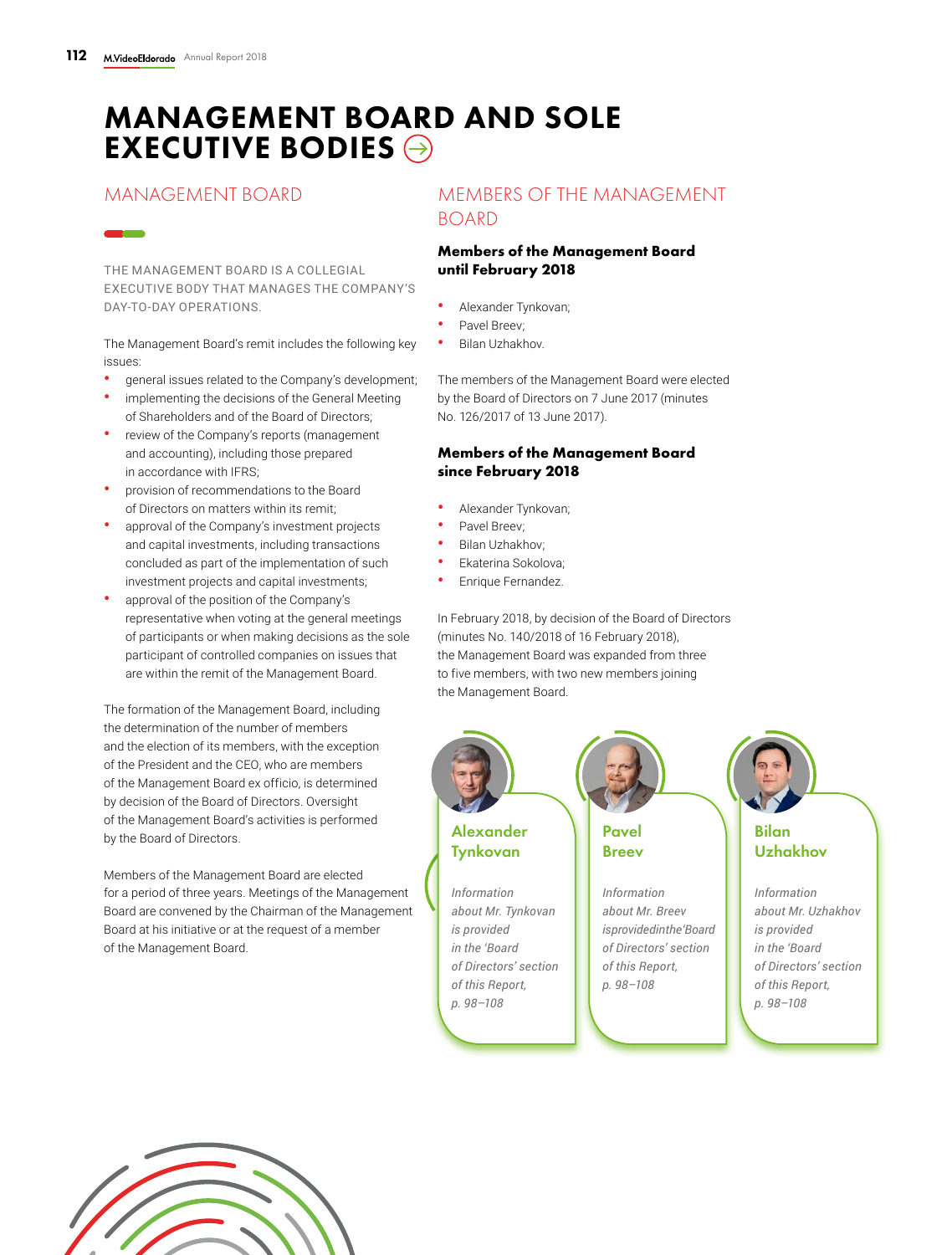

Enrique Fernandez Member of the Management Board

*Biographical information*

#### Born in 1968.

**Education:** University of Zaragoza, Faculty of Economics, MBA from the ICADE School of Business and Economics (Madrid)

*2009–2016:* Commercial Director of LLC M.video Management. *2017–2017:* CEO of LLC M.video Management.

*Since 2018:* member of the Management Board of PJSC M.video.

*Positions held in other organisations* 

*Since 2017:* Chief Executive Officer of LLC MVM (formerly LLC M.video Management). *Since 2018:* member of the Management Board of LLC ELDORADO.



Ekaterina Sokolova Member of the Management Board

*Biographical information*

#### Born in 1974.

**Education:** ACCA Diploma in International Financial Reporting, Institute of Business and Economics at the Russian Presidential Academy of National Economy and Public Administration, MBA; California State University, MBA

*2004–2013:* Vice President for Strategy, Economics and Finance, OJSC TNK-VR Management. *2013:* Advisor to the President and Director of the Economics and Finance Department for the Refining and Trade Unit of OJSC NK Rosneft. *Since 2016:* Chief Financial Officer of PJSC M.video. *Since 2018:* member of the Management Board of PJSC M.video.

*Positions held in other organisations* 

*Since 2016:* Chief Financial Officer of LLC MVM (formerly LLC M.video Management). *Since 2018:* member of the Management Board of LLC ELDORADO.

## INFORMATION ABOUT MEMBERS OF THE MANAGEMENT BOARD

As of 31 December 2018, members of the Management Board did not have any equity holdings or own any ordinary shares of the Company, nor did they conclude any transactions involving the acquisition or disposal of the Company's shares in 2018.

Management Board members Bilan Uzhakhov and Enrique Fernandez were interested parties in the conclusion of transactions in 2018. This fact was taken into account during the approval of such transactions by the Company's executive bodies. There is no other information about the existence of a conflict

of interest involving these individuals (including in relation to the participation of individuals in the executive bodies of the Company's competitors).

The Company is unaware of the existence of a conflict of interest in relation to other members of the Company's Management Board (including in relation to the participation of these individuals in the executive bodies of the Company's competitors).

The Company is unaware of any claims filed against members of the Management Board in 2018.